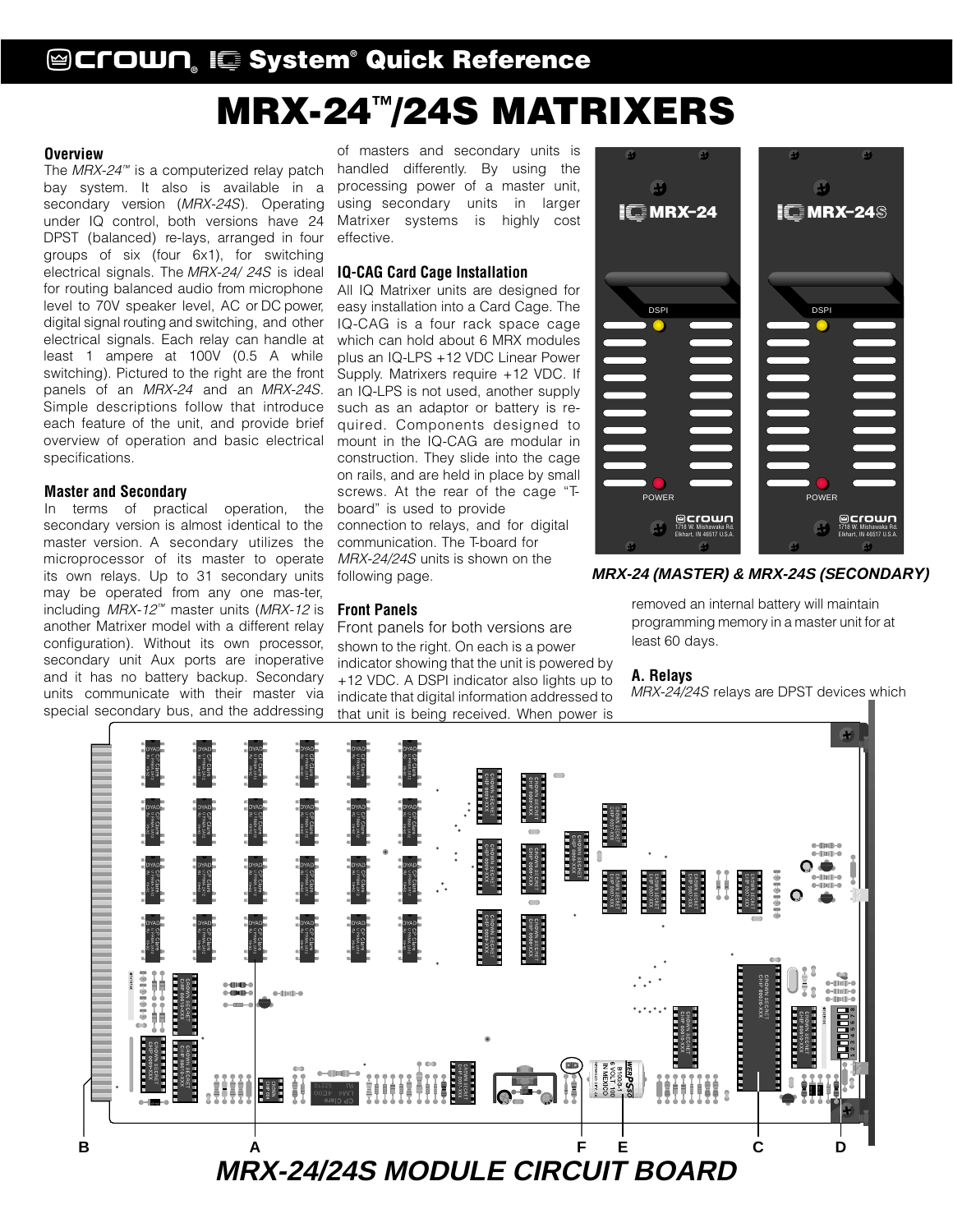can handle one ampere at 100V continuously, or 0.5 A at 100V while switching. Relays are arranged as four groups of six. One side of each of the six in a group are tied together to an unswitched common external connector. Refer to the block diagram shown on the next page. By tying relays together at the T-board, any form of matrix can be formed with the necessary number of MRX modules.

#### **B. Edge Connector**

When installing the MRX module into the cage, the edge connector seats into a female edge connector mounted to the T-board.

#### **C. MRX Microprocessor**

Only master MRX units have an installed microprocessor. Secondary units operate by special communication, called a Secondary Bus, with a master unit.

#### **D. IQ Component Address**

Both master and secondary units have this DIP switch on their circuit boards, but the address is only used with master units. On secondary units this set of switches is out of circuit and unused. Up to 250 master units can be used on any one Crown Bus serial data loop to the system interface.

#### **E. Battery Backup**

Master units have a battery installed to maintain processor memory when the +12 VDC supply is lost. This battery will maintain memory for at least 60 days.

#### **F. Battery Backup Enable Jumper**

**G** A jumper is provided to disable battery backup if that feature is not desired.

#### **G. Relay Connectors**

Connections to relay contacts are made via mini-barrier strip pins.

#### **H. Power Supply Connection**

Plated holes are provided for connection of +12 VDC and ground from an IQ-LPS or other 12 volt supply. Holes are sized to accept #6 screws.

#### **I. Sensing Aux Port**

A mini-barrier block connector is provided for auxiliary functions. +10 | **J** VDC at 20 mA is output at Aux Out when switched on. Aux In senses voltage: if +3 to +20 VDC is sensed (with respect to Aux Ground), the microprocessor will interpret the voltage as a digital high (on condition). Note that although both the master and secondary versions have this connection, only the master's Aux port is operational.

#### **J. Crown Bus**

A 5-pin mini-barrier block connector is provided for digital communication via the Crown Bus serial data loop to other IQ components. This connector is only used by master units (present on both).

#### **K. Board (Secondary) Address**

Master units communicate with other IQ system components via Crown Bus, and thus use the IQ Address setting (item D). Secondary units use the Board Address to identify themselves to the master unit. The five position switch allows for 31 valid settings (a setting of 0 is not valid), thus up to 31 secondary units can be operated from one master. Board Address settings have no effect on master units.

#### **L. Secondary Bus (SB1-8)**

An 8-pin mini-barrier block connector is provided for digital communication via the Secondary Bus between a master unit and secondary units. This is a parallel communications bus and must tie into all secondary units being operated by one master. For complete communication the XB4 and SB Ground connections must also be made, as detailed under items M and N.



**MRX-24/24S "T-Board" For External Connections**

#### **M. Extended Bus (XB1-4)**

A 4-pin mini-barrier block connector is provided for Extended Bus communication. With present firmware, only the XB4 pin is